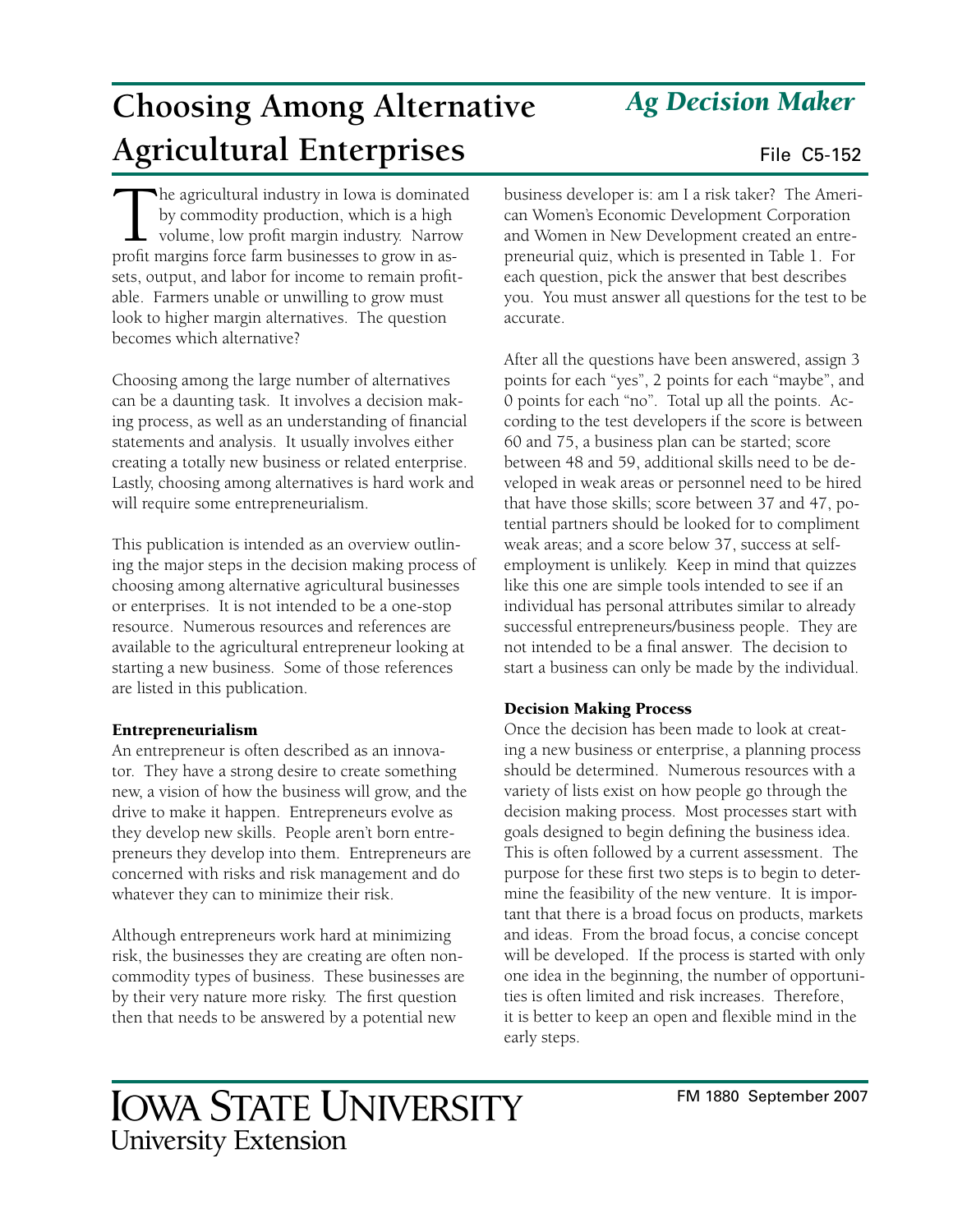#### Page 2

From the assessment or feasibility analysis, a concise business plan should be developed. The business plan, however, still needs to have a flexible focus on the product market and ideas. Flexibility is important because conditions and the business environment change. The last step is to fund or finance your business idea. Keep in mind that many new entrepreneurs want to start with financing the busi-

Table 1. Entrepreneurial quiz.

ness, focusing on sources of funds first. Without a concise plan, often new businesses exist only as long as the stream of financing is in place.

#### *Start with goals.*

The decision making process should always start with goals and abilities. Ask questions such as: what do I love to do, what do I know how to do,

| Yes = 3 points, Maybe = 2 points, $No = 0$ points                     |     |       |                |
|-----------------------------------------------------------------------|-----|-------|----------------|
| I'm persistent.                                                       | Yes | Maybe | N <sub>0</sub> |
| When I am interested in a project, I need less sleep.                 | Yes | Maybe | N <sub>o</sub> |
| When there's something I want, I keep my goal clearly in mind.        | Yes | Maybe | N <sub>o</sub> |
| I examine my mistakes and learn from them.                            | Yes | Maybe | N <sub>o</sub> |
| I keep New Year's resolutions.                                        | Yes | Maybe | N <sub>o</sub> |
| I have a strong personal need to succeed.                             | Yes | Maybe | N <sub>o</sub> |
| I have new and different ideas.                                       | Yes | Maybe | N <sub>o</sub> |
| I am adaptable.                                                       | Yes | Maybe | N <sub>o</sub> |
| I am curious.                                                         | Yes | Maybe | N <sub>o</sub> |
| I am intuitive.                                                       | Yes | Maybe | N <sub>o</sub> |
| If something can't be done, I find a way.                             | Yes | Maybe | N <sub>o</sub> |
| I see problems as challenges.                                         | Yes | Maybe | N <sub>o</sub> |
| I take chances.                                                       | Yes | Maybe | N <sub>o</sub> |
| I'll gamble on a good idea even if it isn't a sure thing.             | Yes | Maybe | N <sub>o</sub> |
| To learn something new, I explore unfamiliar subjects.                | Yes | Maybe | N <sub>o</sub> |
| I can recover from emotional setbacks.                                | Yes | Maybe | N <sub>o</sub> |
| I feel sure of myself.                                                | Yes | Maybe | N <sub>o</sub> |
| I'm a positive person.                                                | Yes | Maybe | N <sub>o</sub> |
| I experiment with new ways to do things.                              | Yes | Maybe | N <sub>o</sub> |
| I'm willing to undergo sacrifices to gain possible long term rewards. | Yes | Maybe | N <sub>o</sub> |
| I usually do things my own way.                                       | Yes | Maybe | No             |
| I tend to rebel against authority.                                    | Yes | Maybe | N <sub>o</sub> |
| I often enjoy being alone.                                            | Yes | Maybe | N <sub>o</sub> |
| I like to be in control.                                              | Yes | Maybe | N <sub>o</sub> |
| I have a reputation for being stubborn.                               | Yes | Maybe | N <sub>o</sub> |

*Source: This quiz was originally part of the Womens' Business Center located at the Small Business Administration website. An online version of the quiz can be found at: http://www.careerccc.org/products/cp\_99\_e/ section4/quiz.html*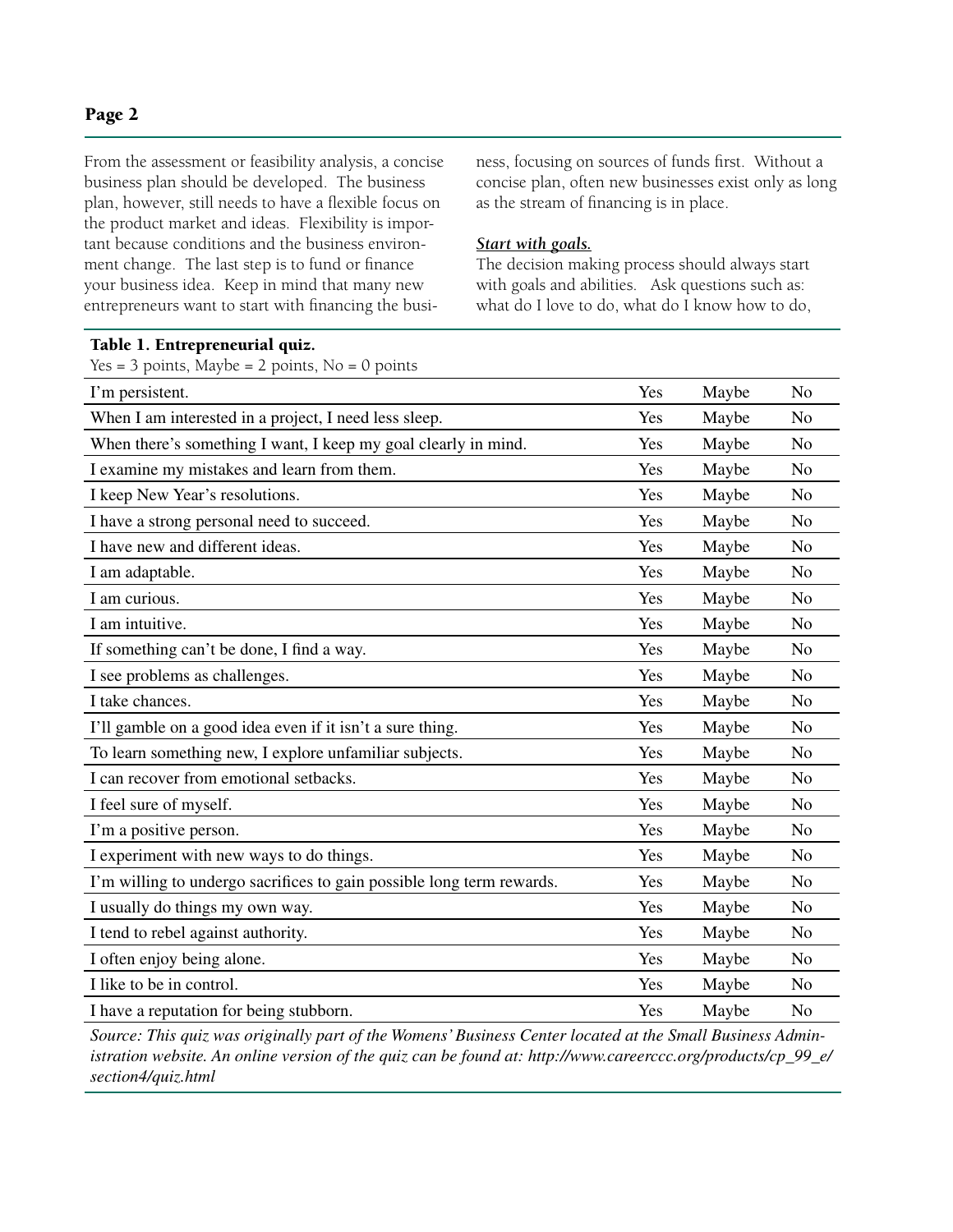Page 3

and what do I do well (Bubl and Stephenson, 2001). Maybe a better question is what is motivating me to plan? Start with the last question first because it will determine the overall goal. The other questions will help narrow and refine the decision making process. Goals vary and are either non-financial (e.g., partnership with the local community or provide healthy products) or financial (e.g., provide a fair return to my labor and management). Goals that are financial should be compared to existing businesses or industry averages to determine if they are realistic.

#### *Current assessment.*

Current assessment involves a better understanding of the resources available and the strengths of the business. The potential for the new products need to be understood. Who are the customers and what do they want? Secondly, an assessment of the current resources needs to be made. Does the current business have the land, labor, management, and capital to meet the potential market? Are there financial resources available to get the proposed product to market? These questions as well as others (see Sullivan and Greer, 2002; Born, 2001) are designed to evaluate any new business or enterprise.

### *What alternatives to look at – feasibility and planning.*

Once a current assessment is completed, alternatives that match up with the assessment can be evaluated. According to Joel Salatin (referenced in Sullivan and Greer, 2002) there are several factors that will help make the initial choices. Alternatives should have low initial start-up cost and high gross profit margin. They should have relatively low maintenance requirements and high cash flow relative to expenses. Alternatives should have a history of high success rates among new enterprises and high demand/low supply in the current marketplace. Lastly, alternatives should have high product distinctiveness and be relatively size-neutral regarding profit potential.

Each of the potential alternatives should be evaluated through a feasibility process. A feasibility study is intended to look at the multiple alternatives and narrow them down to one. The narrowing process should take the following into consideration. First, the alternative should match the goals and objectives of the business. Second, the alternative should match the current assessment of the strengths of the business. Third, market opportunities need to exist for the products. Lastly, the product should be able to be made efficiently and effectively.

In essence the narrowing of the alternatives to one and the refining of the initial business concept leads to the development of a detailed business plan. Numerous sources and guidebooks are available to help evaluate alternatives and range from very simple to more complex. Simple evaluation worksheets can be obtained from Wood and Isaacs (2000) or Grudens-Schuck and Green (1991). A much more detailed step-by-step process is outlined in "Building a Sustainable Business: A Guide to Developing a Business Plan for Farms and Rural Businesses" (2003) available from the Minnesota Institute for Sustainable Agriculture.

#### Summary

Developing a new agricultural business or enterprise is hard work and requires a decision making process involving goals, current assessments, and business planning. Non-commodity business development also requires innovation and the aptitude to take risks (entrepreneurialism). However, there are numerous resources available that can help agricultural entrepreneurs through the process. Some of the resources are listed in the reference section at the end of this bulletin. Other business startup and planning resources can be obtained from the Small Business Administration (www.sba.gov/starting\_business/index.html), Agricultural Marketing Resource Center (www.agmrc.org/agmrc/business/), and the Iowa Small Business Development Center (www.iowasbdc. org/). Last, but not least, perhaps one of the best sources of information related to a new business or enterprise is someone who has already gone through the process.